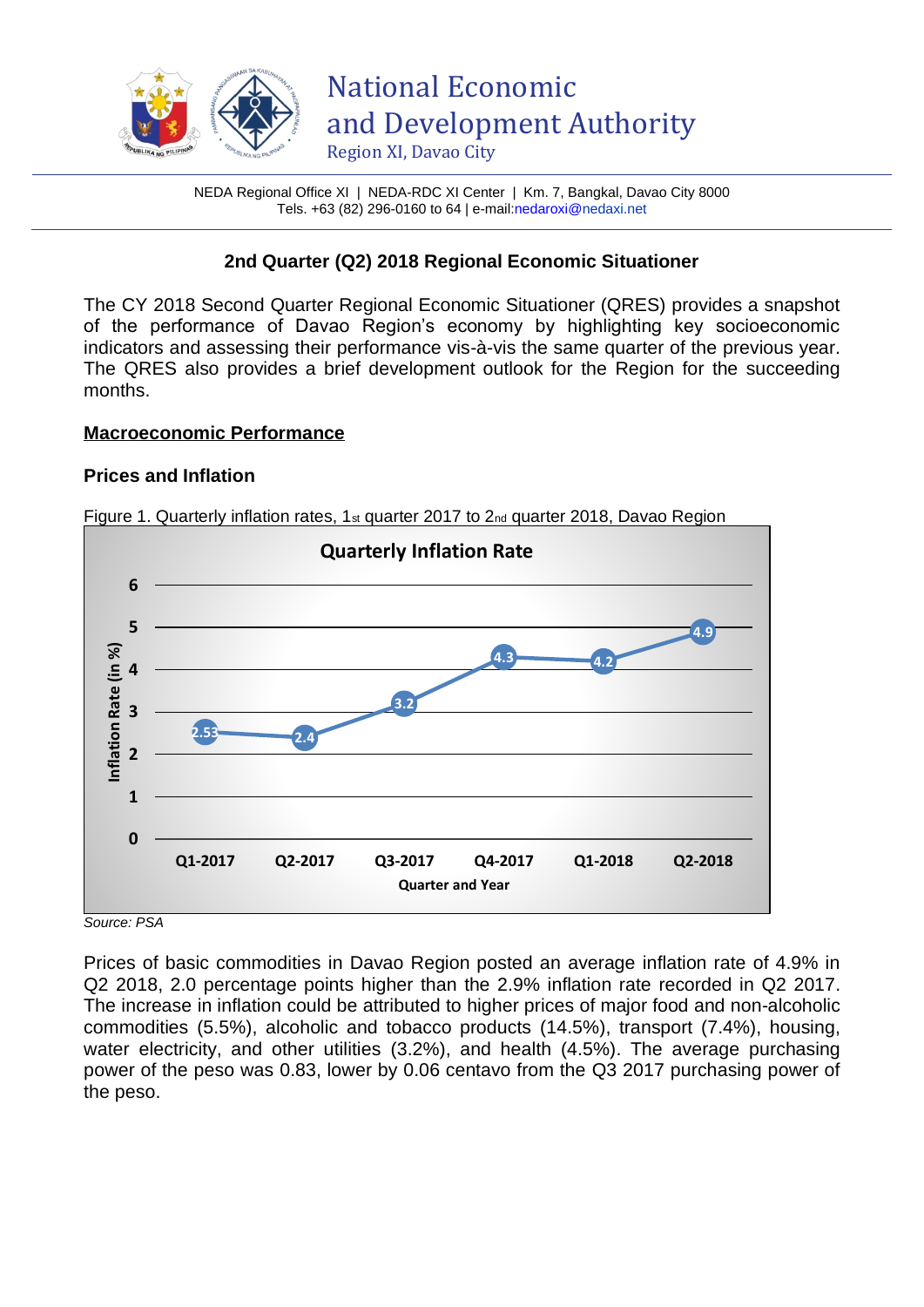| <b>Commodity</b>                                       | 2 <sub>nd</sub> Quarter<br>2017 | 2 <sub>nd</sub> Quarter<br>2018 | Change (%) |
|--------------------------------------------------------|---------------------------------|---------------------------------|------------|
| All items                                              | 111.3                           | 116.7                           | 4.9        |
| Food & Non-Alcoholic                                   | 112.5                           | 118.7                           | 5.5        |
| Alcoholic & Tobacco                                    | 139                             | 159.2                           | 14.5       |
| Clothing & Footwear                                    | 117.2                           | 121.2                           | 3.4        |
| Housing, Water, Electricity                            | 110.1                           | 113.7                           | 3.26       |
| Furnishing,<br>Maintenance<br>the<br>οf<br>house, etc. | 111.3                           | 114                             | 2.4        |
| Health                                                 | 110.9                           | 115.9                           | 4.5        |
| Transport                                              | 96.7                            | 103.8                           | 7.4        |
| Communication                                          | 100.6                           | 101.6                           | 1.0        |
| <b>Recreation &amp; Culture</b>                        | 111.8                           | 114                             | 1.9        |
| Education                                              | 118.1                           | 121.1                           | 2.5        |
| Miscellaneous<br>Goods<br>Restaurant,<br>and Services  | 114.8                           | 119                             | 3.7        |

Table 1. Consumer Price Indices by Commodity, 2nd Quarter 2017 and 2018, Davao Region

 *Source: PSA* 

All commodities, however, posted price increases during the second quarter of 2018 over their prices the year before. Overall, the performance of the all-items regional inflation rate fell above the range of 2%, plus or minus 1 percentage point, set for CY 2018 by the Development Budget Coordinating Committee (DBCC) of the NEDA Board in December 2017. All regions throughout the country posted higher inflation rates during the quarter.

## **Labor and Employment**

Table 2. Employment statistics, 2nd Quarter 2017 and 2018, Davao Region

|                             | 2 <sub>nd</sub> Quarter<br>2017 | 2 <sub>nd</sub> Quarter<br>2018 | Change     |
|-----------------------------|---------------------------------|---------------------------------|------------|
| <b>Employment Rate</b>      | 95.1%                           | 94.6%                           | $-0.5$ ppt |
| <b>Unemployment Rate</b>    | 4.9%                            | 5.4%                            | $0.5$ ppt  |
| <b>Underemployment Rate</b> | 11.3%                           | 18.9%                           | $1.6$ ppt  |

*Source: PSA* 

The Region's employment rate for the quarter slightly decreased based on the April 2018 round of the Labor Force Survey. The employment rate dipped to 94.6%, 0.5 percentage point lower than the employment rate recorded one year ago. Consequently, unemployment rate rose to 5.4%, 0.5 percentage point higher than the rate in the same quarter in 2017. In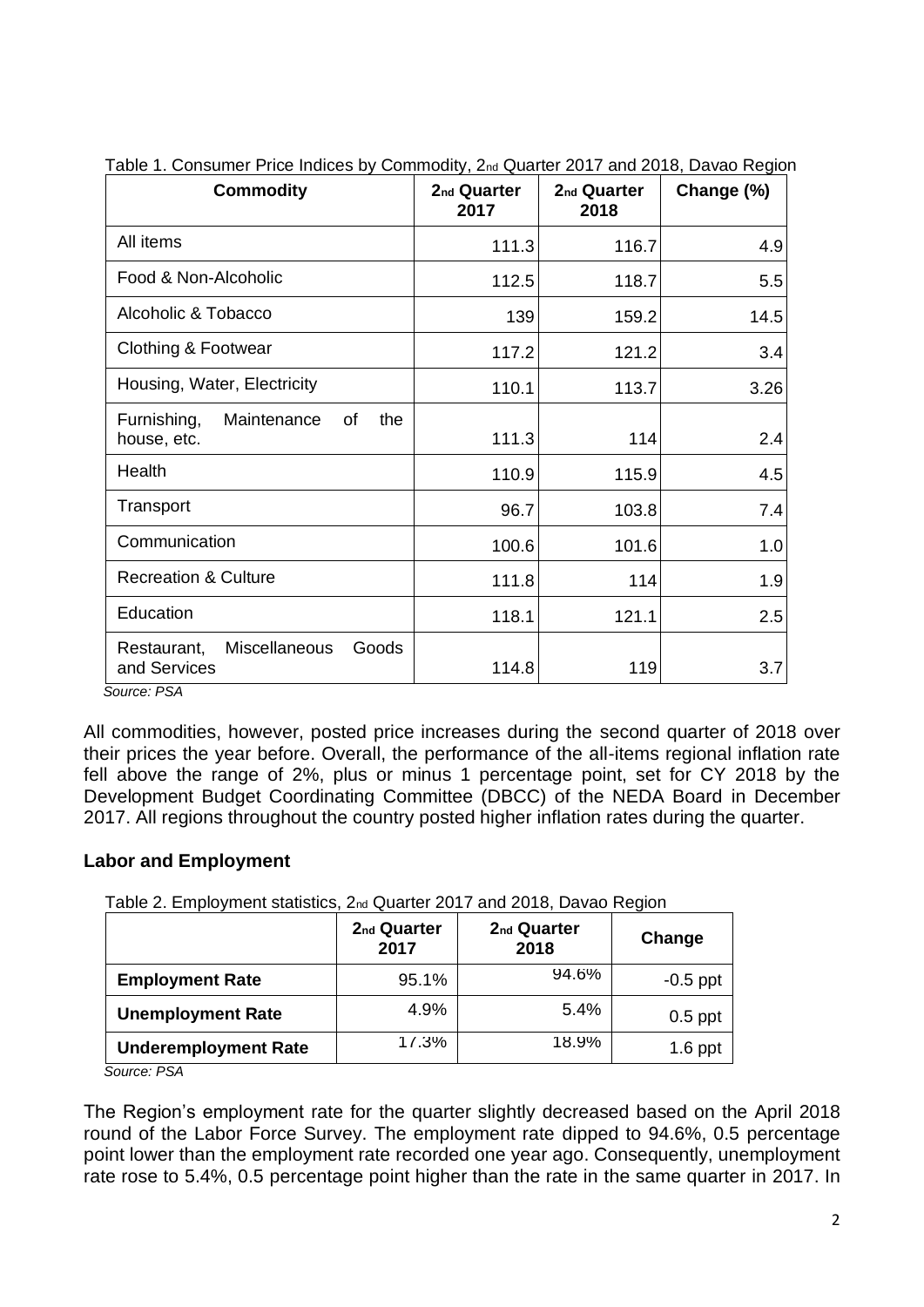real terms, the number of employed persons decreased approximately by 122 thousand, from 2.090 million in Q2 2017 to 1.968 million in Q2 2018. The Region's total labor force was 2.079 million in Q2 2018, 118 thousand less than that of Q2 2017.

The Region's underemployment rate also increased to 18.9%, higher by 1.6 percentage points than Q2 2017's 17.3%. This suggests that there were more workers working under 40 hours per week in the Region and more workers expressed desire for more working hours with better remuneration.

## **Investments**

Table 3. Investment statistics, 2nd Quarter 2017 and 2018, Davao Region

|                                                           | 2 <sub>nd</sub> Quarter 2017 | 2 <sub>nd</sub> Quarter 2018 | Change |
|-----------------------------------------------------------|------------------------------|------------------------------|--------|
| <b>BOI-Registered Project</b><br><b>Commitments (Php)</b> | 1,377,470,000                | 13,821,800,000               | 903.4% |
| <b>Private Building</b><br><b>Construction (Php)</b>      | 4,851,501,000                | 9,037,487,000                | 86.3%  |

*Source: PSA, BOI XI*

Investments in the Region recorded a major boost during the second quarter of 2018 at Php13.8 billion, a 903% jump from the Php1.38 billion recorded in the same quarter in 2017. The second quarter 2018 performance was a significant recovery from the 87.5% slump in BOI-registered investments in the first quarter of 2018.

The dramatic increase in BOI investments during the quarter, however, was singularly attributed to the water extraction and bulk water supply project of the Davao City Water District in Tamugan District, Davao City, with a cost of Php 13.3 billion. Other project commitments during the second quarter of 2018 include an economic and low-cost mass housing in Talomo, Davao City, and an egg production facility in Panabo City.

For private building construction, an increase of 86.3% was recorded during the quarter, from Php4.85 billion Q2 2017 to Php9.03 billion in Q2 2018. The residential construction segment was responsible for Php6.27 billion or 69.3% of the total value of private construction, followed by the non-residential construction segment at Php1.97 billion or 21.8 percent. The statistics suggest that growth in residential properties development outpaced commercial property development during the quarter.

## **Davao Region's Economic Growth Drivers**

## **Tourism**

Table 4. Distribution of travelers, 2nd Quarter 2017 and 2018, Davao Region

| <b>Province/ City</b> | <b>Domestic</b> | <b>Foreign</b> | <b>Overseas</b> | 2 <sub>nd</sub> Quarter<br>2018 (Total) | 2 <sub>nd</sub> Quarter<br>2017 (Total) |
|-----------------------|-----------------|----------------|-----------------|-----------------------------------------|-----------------------------------------|
| Davao City            | 564,577         | 41,383         | 15,394          | 621,354                                 | 473,735                                 |
| Compostela Valley     | 45,802          | 70             | No data         | 45,872                                  | 5,655                                   |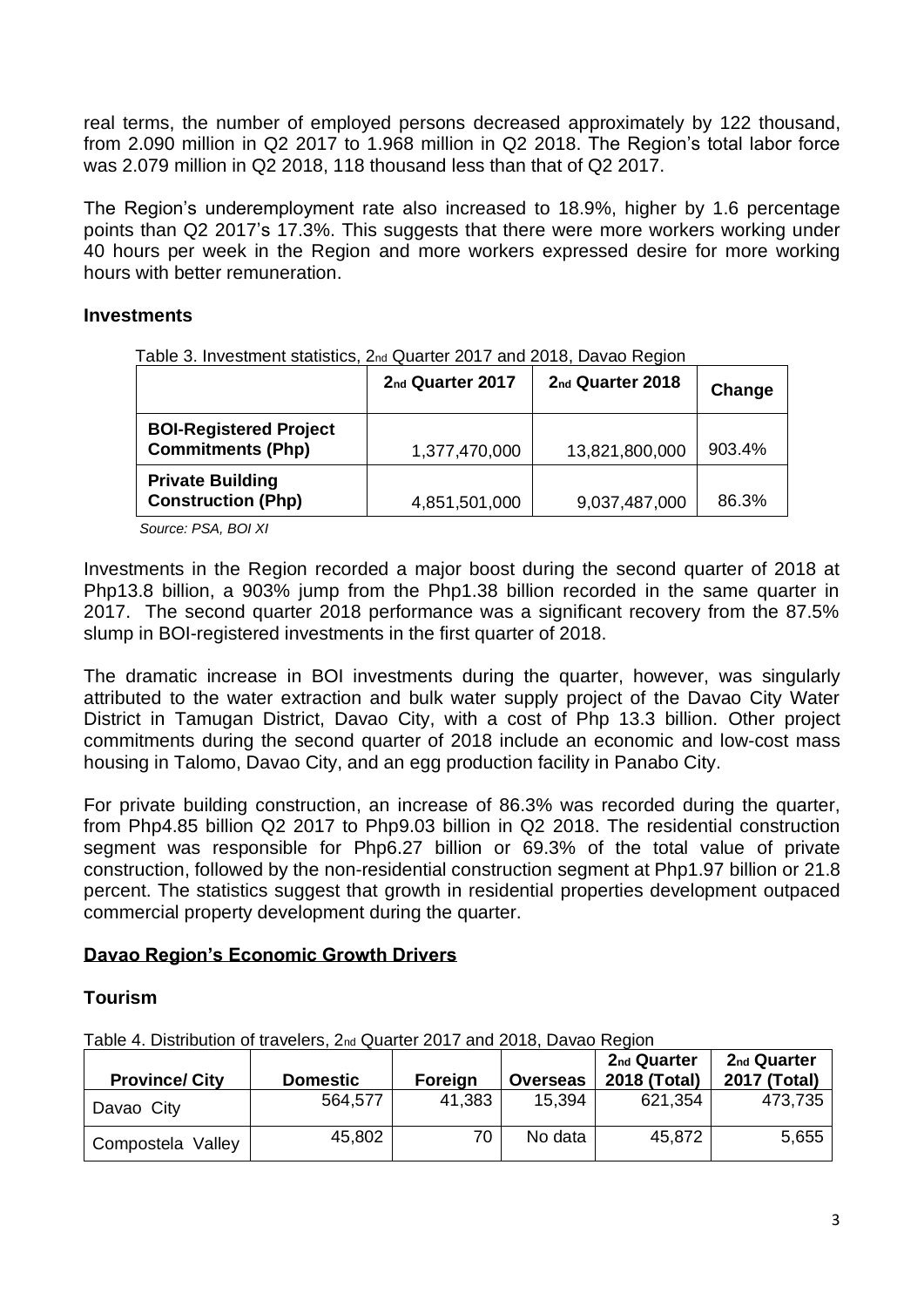| Davao Del Sur       | 5,640   | 48     | No data | 5,688   | 11,814  |
|---------------------|---------|--------|---------|---------|---------|
| Davao Occidental    |         |        | No data | No data | 616     |
| Davao Oriental      | 37,618  | 516    | No data | 38,134  | 53,556  |
| Davao Del Norte     | 109,164 | 2,637  | No data | 111,801 | 243,560 |
| <b>TOTAL VOLUME</b> | 762,801 | 44,654 | 15,394  | 822,849 | 788,936 |

*Source: DOT XI*

During the second quarter of 2018, a total of 822,849 tourist arrivals was recorded, an increase of just 4.3% from the recorded tourist arrivals from the previous reference period. About 92.7% of tourist arrivals or about 762,801 tourists, were domestic, while about 5 percent, or 44,654 tourists were foreign travelers. Davao City took in the bulk of tourist arrivals at about 75.5% or 564,577 tourists.

Among the Region's provinces, Davao del Norte took in about 13.5% or 111,801 tourists. Compostela Valley and Davao Oriental took in approximately 5.5% and 4.6%, respectively. Davao del Sur was able to record 5,688 tourist arrivals, equivalent to less than one percent of total tourist arrivals.

Tourist receipts for the second quarter of 2018 amounted to Php9.89 billion, 39.4% more than the same quarter in 2017. The higher value of tourist receipts was accounted for by various M.I.C.E. events and festivities in the Region.

Some of the major M.I.C.E. events and other tourism-related activities initiated by the LGUs during the second quarter of 2018 included the Davao travel and leisure expo, the Masons' Convention, Rural Bankers' Association of the Philippines National Convention, Philippine League of Budget Officers National Convention, and the Visit Davao Summer Sale, *Kadagayaan* Festival of Davao del Norte, and the *Kabilin* Festival in Davao Oriental, among others.

## **Agriculture**

## *Crops and Fruits*

| <b>Crop/Fruit</b> | 2 <sub>nd</sub> Quarter 2017<br>(MT) | 2 <sub>nd</sub> Quarter 2018<br>(MT) | Change       |
|-------------------|--------------------------------------|--------------------------------------|--------------|
| Corn              | 36,819                               | 49,720                               | 35.03%       |
| Palay             | 74.890                               | 85,667                               | 14.40%       |
| <b>Pineapple</b>  | 11,256                               | 11,676                               | 3.73%        |
| Abaca             | 2,007                                | 2.049                                | 2.09%        |
| <b>Banana</b>     | 917,230                              | 934,839                              | <b>1.92%</b> |
| <b>Coconut</b>    | 466,655                              | 474,068                              | 1.59%        |
| Mango             | 42,030                               | 42,621                               | 1.41%        |
| <b>Rubber</b>     | 2,121                                | 2,214                                | 4.38%        |
| <b>Cottee</b>     | 1,397                                | 1,368                                | $-2.08\%$    |
| <b>Sugarcane</b>  | 202,937                              | 119,660                              | -41.04%      |

#### Table 5. Volume of Production, 2nd Quarter 2017 and 2018, Davao Region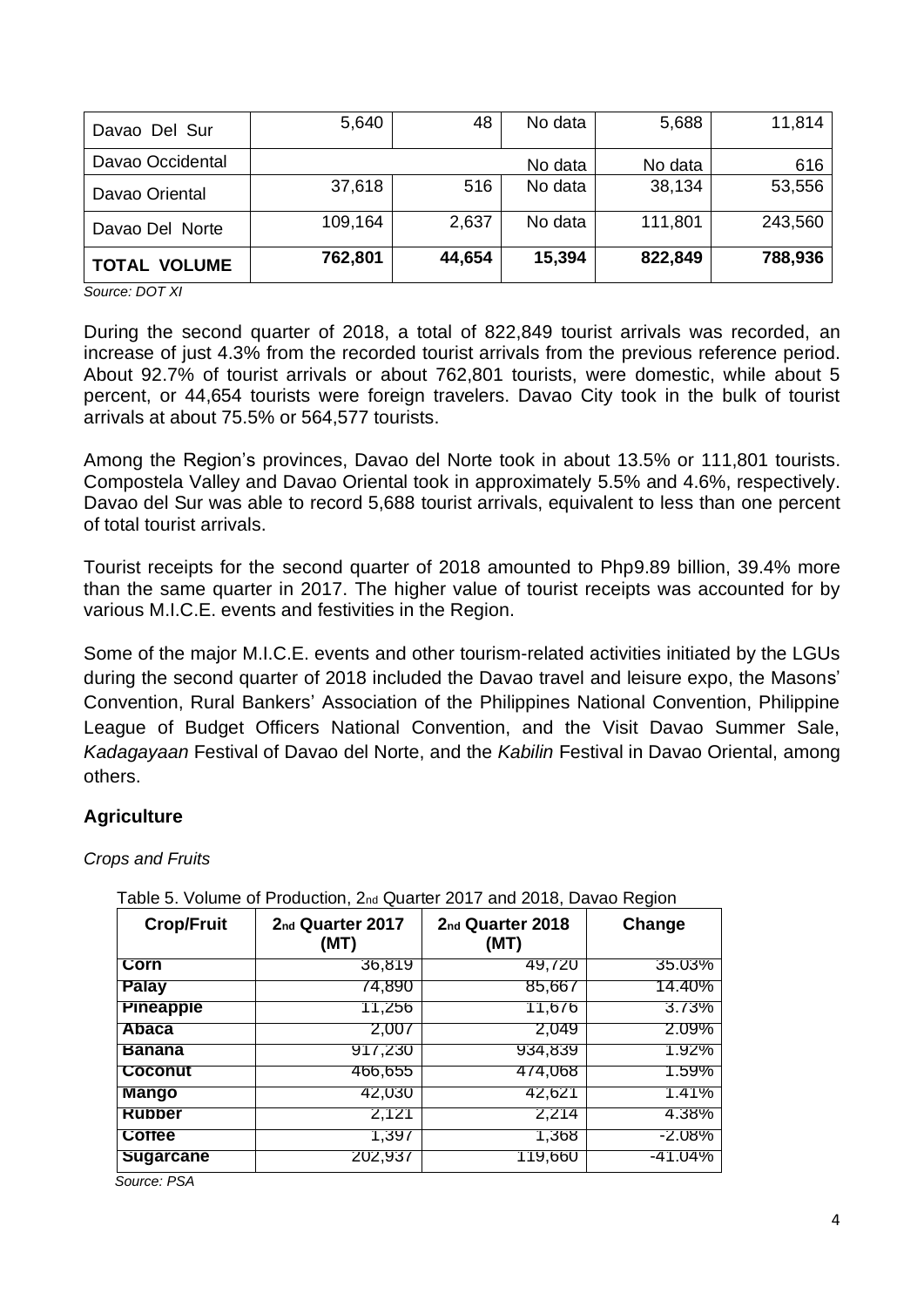Corn production grew to 49,720 MT in Q2 2018, a 35.03% increase from the 36,819 MT of corn produced in Q2 2017. The higher production volume of corn was partly attributed to above-normal rainfall conditions, helping to increase corn output. The increase in demand for poultry feeds also contributed to higher corn production.

Palay production in Davao Region for the quarter grew by 14.4%, from 74,890 MT in Q2 2017 to 85,667 MT in Q2 2018. For other major commercial crops and fruits, slight production increases for the quarter were noted for pineapple (+3.73%), abaca (+2.09%), banana (+1.92%), coconut (+1.59%), and mango (+1.41%).

A significant drop in sugar production, by as much as 41%, was recorded during the second quarter of 2018. This was mostly attributed to decrease in area planted/harvested. Some reports attributed this reduction to scarcity of cane cutters, affecting harvests. Higher prices for sugar may have also dampened demand. Lower production was also noted for coffee at 1,368MT, lower by 2.08% from the volume produced in Q2 2017. Rubber, on the other hand, increased its production by about 4.38%.

#### *Livestock, Poultry and Fisheries*

| Table 6. Volume of Production of Livestock, Poultry, and Fisheries, 2nd Quarter 2017 and 2018, Davao |  |  |
|------------------------------------------------------------------------------------------------------|--|--|
| <b>Region</b>                                                                                        |  |  |

|                  | 2nd Quarter 2017<br>(MT) | 2 <sub>nd</sub> Quarter 2018<br>(MT) | Change     |
|------------------|--------------------------|--------------------------------------|------------|
| <b>Chicken</b>   | 16,354                   | 18,734                               | 14.55%     |
| <b>Swine</b>     | 36,1/5                   | 35,846                               | $-0.90\%$  |
| <b>Cattle</b>    | 3,561                    | 3.488                                | -2.05%     |
| <b>Fisheries</b> | 12,135.35                | 10,792.85                            | $-11.06\%$ |

 *Source: PSA* 

A notable increase was recorded for chicken production during the second quarter of 2018 at 14.5%. More people may have opted for chicken given lower supply of fish products. Lower production for fisheries was noted during the same quarter, with an 11.06% drop. The lower fisheries production was attributed to reduced number of fishing trips and municipal fishing boats due to strong winds and rough seas during the second quarter of the year. Lower production volumes were also recorded for cattle (-2.05%) and swine (- 0.9%).

## **Peace and Order**

 Table 7. Crime Volume and Crime Solution Efficiency Rate, 2nd Quarter 2017 and 2018, Davao Region

|                                          | 2 <sub>nd</sub> Quarter<br>2017 | 2 <sub>nd</sub> Quarter<br>2018 | Change      |
|------------------------------------------|---------------------------------|---------------------------------|-------------|
| <b>Crime Volume</b>                      | 5,740                           | 3.283                           | $-42.80%$   |
| <b>Crime Solution Efficiency</b><br>Rate | 73.89%                          | 72.86%                          | $-1.03$ ppt |

 *Source: PNP XI*